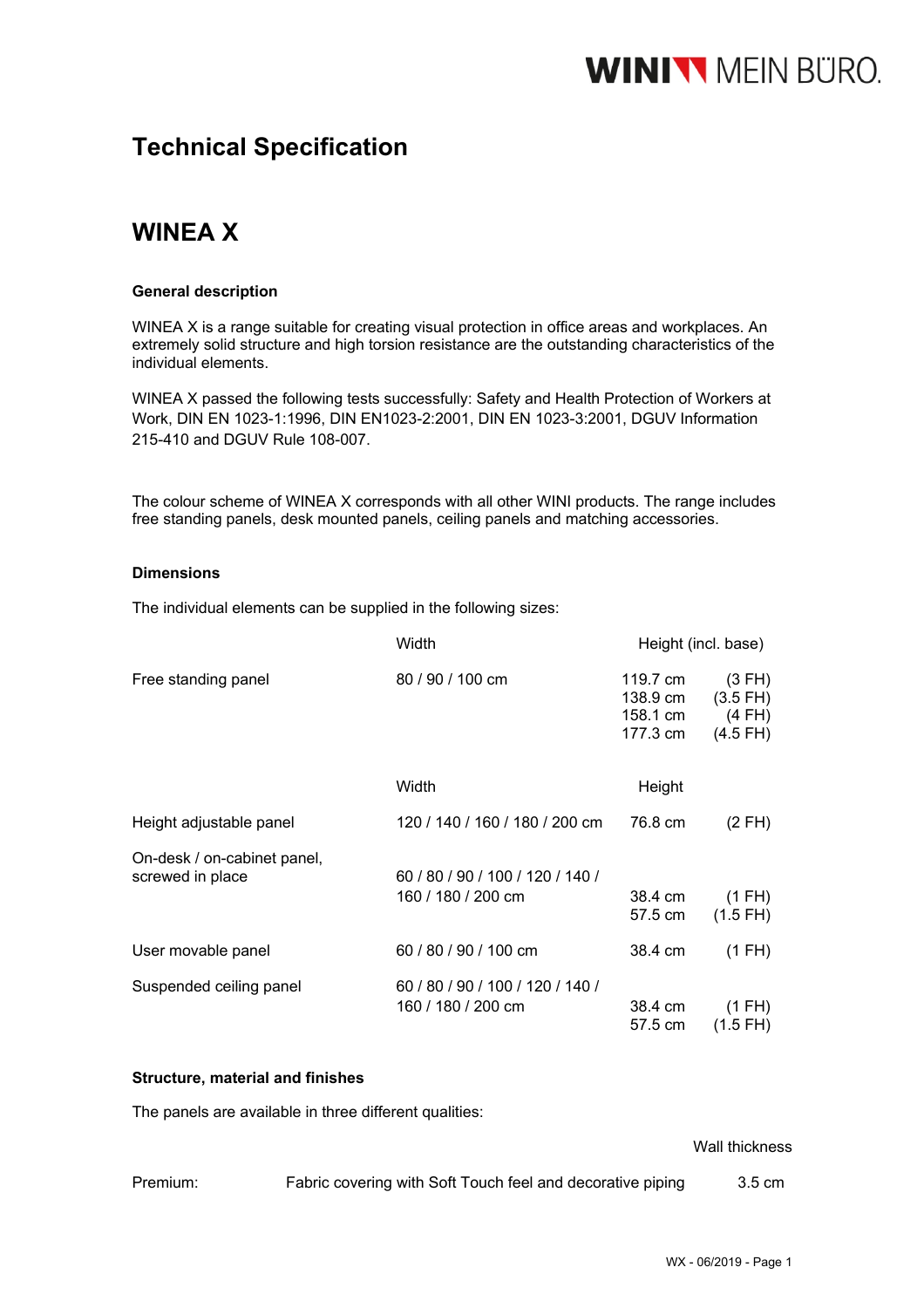## **WINIVY MEIN BÜRO.**

| Comfort: | Fabric covering with Soft touch feel | 3.5 cm |
|----------|--------------------------------------|--------|
| Basis:   | Fabric covering                      | 2.7 cm |

### **Structure**

The panel has a multilayer structure. The basis is a 25 mm thick, fabric covered carrier plate with a surrounding profile. As an option the panel is available with "Soft touch" feel (foam filling) and surrounding decorative embroidery.

### **Fabric covering**

The fabric is fastened to the carrier plate with a welt seam. The respective fabrics can be chosen from the following Camira qualities:

### Fabric group Lucia CS

|                            | Composition   | 100% Trevira CS® Flame Retardant Polyester<br>Certified to Indoor Advantage™ "Gold"<br>Certified to OEKO-TEX® Standard 100                                                                                                                                                                                                            |
|----------------------------|---------------|---------------------------------------------------------------------------------------------------------------------------------------------------------------------------------------------------------------------------------------------------------------------------------------------------------------------------------------|
|                            | Weight        | $265g/m^2$ +/- 5 %                                                                                                                                                                                                                                                                                                                    |
|                            | Flammability  | EN 1021 - 1&2 (Cigarette & Match)<br>BS 7176 Low Hazard<br>DIN 4102 B1<br>BS 476 Part 7 Class 1 (Adhered)<br>BS 476 Part 6 Class 0 (Adhered)<br>BS EN 13501-1 Adhered class B, s1, d0<br>BS EN 13501-1 Un-adhered class B, s1, d0<br>NF P 92-507 M1<br>UNI 8456, UNI 9174 & UNI 9177 Classe Uno<br>BS 5867-2: Type B Curtains & Drape |
| <b>Fabric group Carlow</b> |               |                                                                                                                                                                                                                                                                                                                                       |
|                            | Composition   | 100% polypropylene                                                                                                                                                                                                                                                                                                                    |
|                            | Weight        | $214g/m^2$ +/- 5 %                                                                                                                                                                                                                                                                                                                    |
|                            | Environmental | Certified to EU Ecolabel<br>Certified to Indoor Advantage™ "Gold                                                                                                                                                                                                                                                                      |
|                            | Flammability  | EN 1021-1<br>EN 13501-1 Adhered Class B, s1, d0<br>EN 13501-1 Unadhered Class C, s1, d0                                                                                                                                                                                                                                               |

### Fabric group Blazer Lite

| Composition   | 100% Virgin Wool. Non-metallic dye stuffe |
|---------------|-------------------------------------------|
| Environmental | Rapidly renewable and compostable         |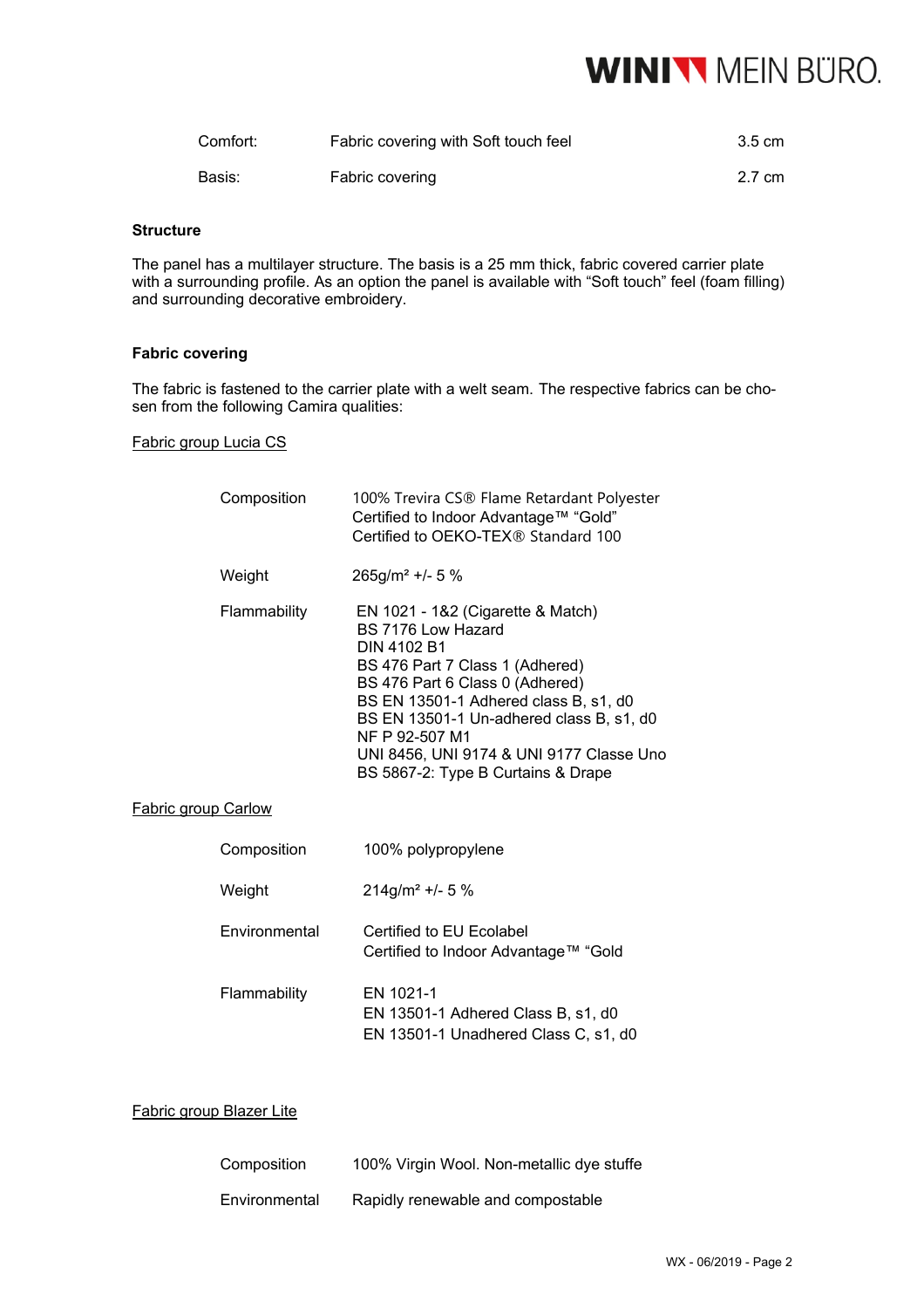### **WINIVY** MEIN BÜRO.

Certified to Indoor Advantage™ "Gold"

| Weight                          | $360 g/m^2$ +/- 5 %                                                                                                                                                                                              |
|---------------------------------|------------------------------------------------------------------------------------------------------------------------------------------------------------------------------------------------------------------|
| Flammability                    | BS 476 Part 7 Class 1 (Adhered)<br>BS 476 Part 6 Class 0 (Adhered)<br>EN 13501-1 Adhered Class C, s1, d0                                                                                                         |
| <b>Fabric group Synergy 170</b> |                                                                                                                                                                                                                  |
| Composition                     | 95% Pure New Wool, 5% polyamide<br>Certified to the EU Ecolabel<br>Certified to Indoor Advantage™ "Gold"                                                                                                         |
| Weight                          | 400g / $m^2$ +/- 5 %                                                                                                                                                                                             |
| Flammability                    | EN 1021 - 1&2 Cigarette & Match<br>BS 7176 Low Hazard<br>ONORM B 3825 & A 3800-1 (over 58 kg/m3 CMHR foam)<br>UNI 9175 Class 1 IM<br>EN 13501-1 Adhered Class D, s1, d0<br>EN 13501-1 Un-adhered Class E, s2, d0 |
|                                 |                                                                                                                                                                                                                  |

The available colours can be found in the respective swatch cards.

### **Foam filling**

| Basic material: | PUR rigid foam      |             |  |
|-----------------|---------------------|-------------|--|
|                 | Hardness:           | 4 ± 0.4 kPa |  |
|                 | Tenacity:           | >100 kPa    |  |
|                 | Strain-to-fracture: | >100 kPa    |  |
|                 |                     |             |  |

### **Freestanding panel**

Each freestanding panel is supplied with a foot. This foot is available in two different versions:

Model 1 is made of thermoformed plastic (ABS/PMMA) with powdercoated steel base, size 60 x 28 x 6.5 cm.

Model 2 is made of powder-coated steel sheet (S235JR), size 48.5 x 32.5 x 0.5 cm, with adapters made from die-cast zinc for panel fixing.

The undersides of both base options are covered with cork to protect the floor.

The connection of freestanding panels is made by means of a patented connection technique. The X-connectors, made of ABS (17.5 x 17 x 3.5 cm), are slipped sideways onto the panel and can be freely positioned at the desired height. The angular positioning can be individually chosen. For connecting two panels at least two connectors are necessary.

### **Height adjustable panel**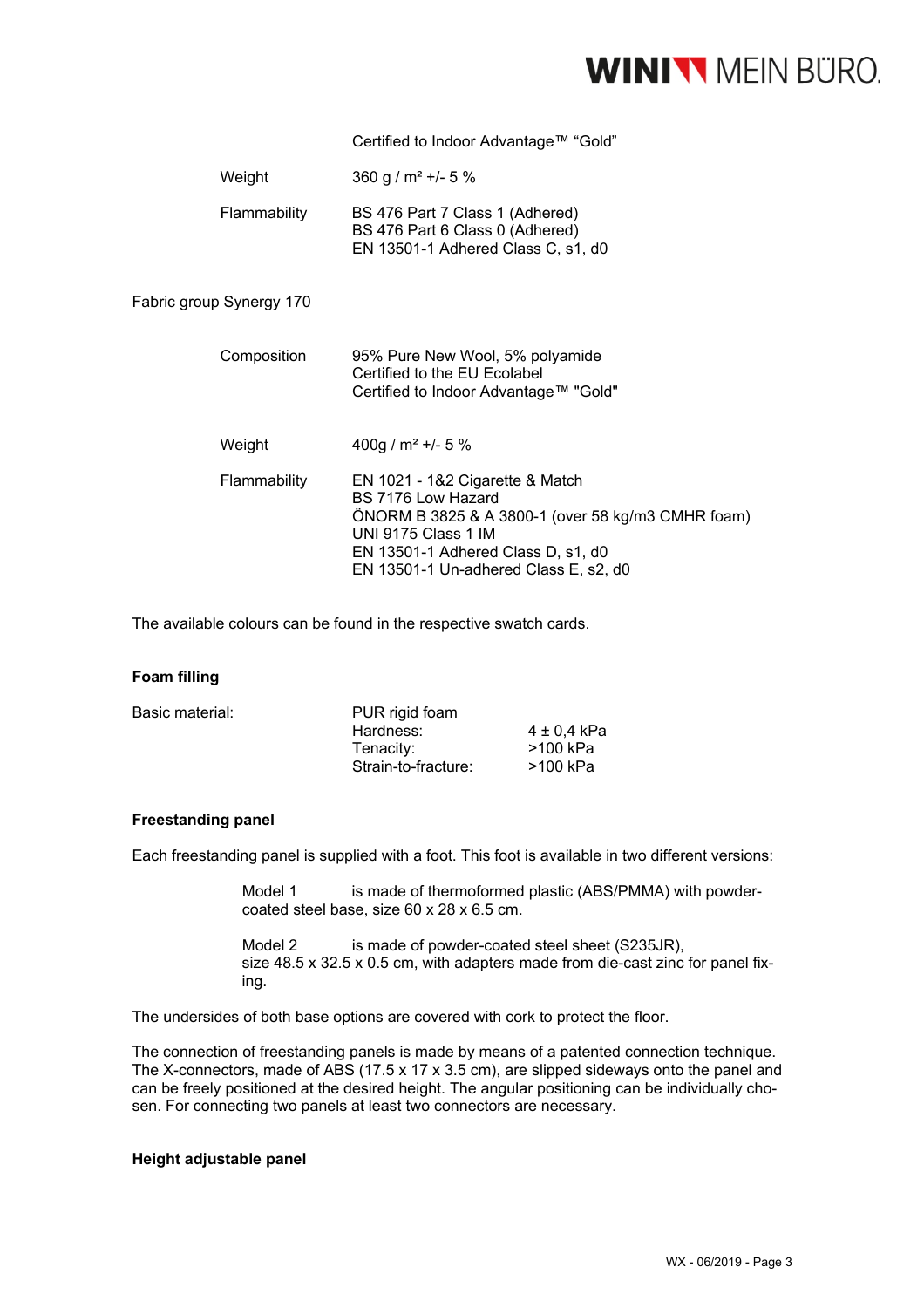

For providing visual privacy at the workplace, panels which are mounted at the back of the desk-top are available. They can be positioned at individual heights restricted only by technical limits. The panel width and the desk width must be identical.

For connection to the desks, matching fittings for each of WINIs desk ranges are available. Using the fixtures does not affect the functionality of the sliding worktop.

### **On-desk / on-cabinet panel, screwed in place**

For providing privacy this panel is placed on top of the desk. There are various alternatives for connecting it to the desk, either installing it in the integrated rail, connecting it to the frame or mounting it directly on the desktop.

Installation in the integrated rail or on the frame does not affect any existing desk functions.

The panel can be installed on top of a cabinet as well by screwing it onsite through the cover top.

#### **User movable panel**

Two metal feet (S235JR), either rectangular or round, are slipped onto the panel to ensure the required stability. Due to their small weight the panels can be freely positioned on desktops or cabinets.

### **Suspended ceiling panel**

The suspended ceiling panels are suspended from the ceiling with two steel wires (length 100 cm). Connection to the ceiling has to be carried out on site.

### **Wardrobe**

As an optional accessory, a coat rack, made from steel tube with a diameter of 3.5 cm, is available. It can be supplied in three lengths 80, 90 or 100 cm and two different versions:

> Model 1 is installed diagonally between two panels, which are linked together at an angle of 90°.

> Model 2 can be used for panels which are connected in a U-shape (with 90° angles), the coat rack is installed parallel to the panel which forms the bottom of the U.

#### **Colour specification**

Powder-coated panel feet, desk connections and optional accessories can be supplied as follows:

| Aluminium white | (RAL 9006) |
|-----------------|------------|
| Volcano black   | (RAL 9005) |
| Titanium white  | (RAL 9016) |

Plastic panel feet are available as follows:

```
 Volcano black (RAL 9005)
```